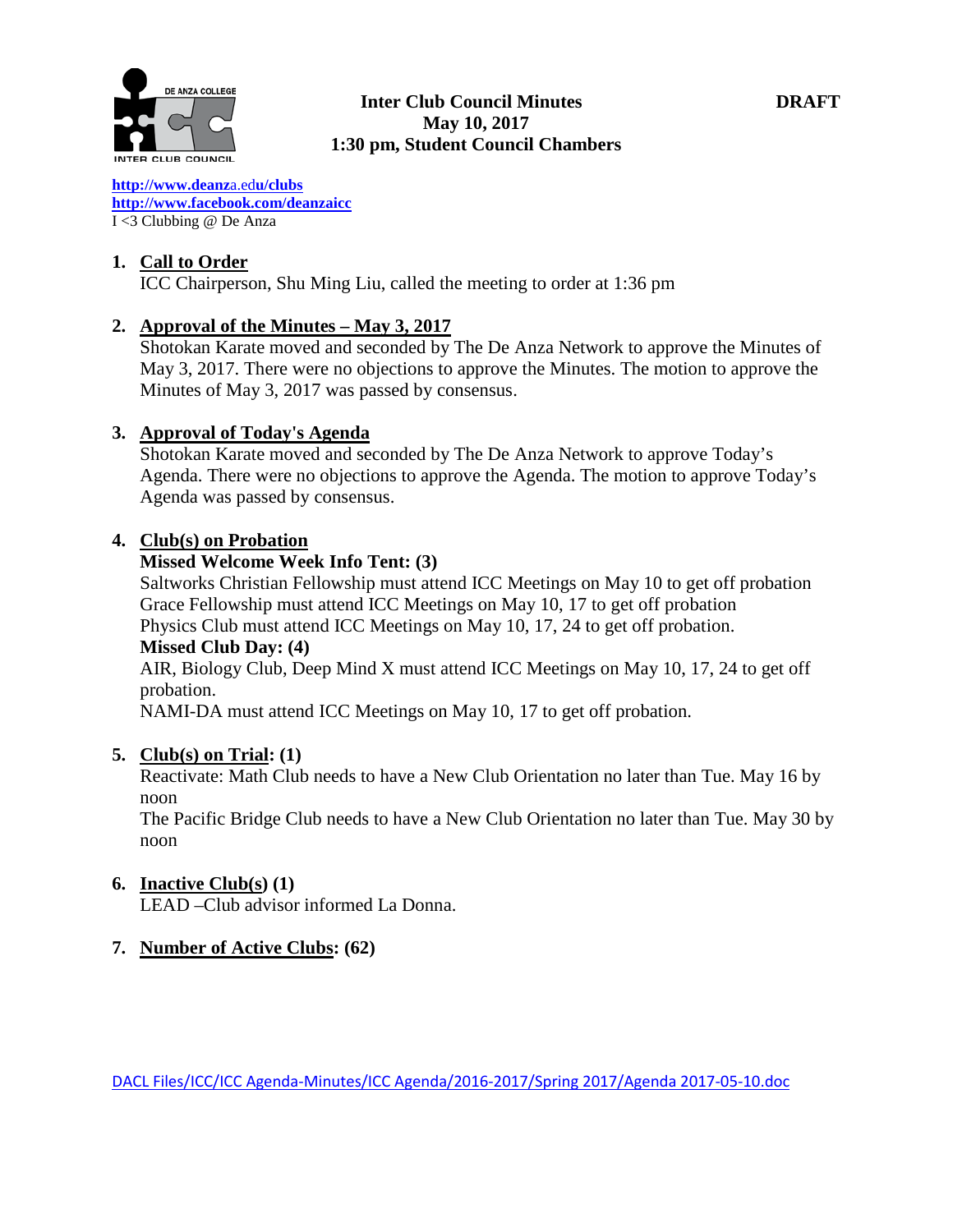# **8. Calendars**

# **8.1 ICC/Club Calendar of Events as of 5/9/17**

 Information is from the Event Planning Request Form (**New Information in Bold**/ \* Money collected)

## **May 17 Club Outreach hosted by InterVarsity Christian Fellowship – 10:00 am – 2:00 pm – Main Quad**

- May  $18$  Spring Carnival  $11:00$  am  $1:00$  pm Main Quad
- May  $19$  Cultural Show hosted by  $VSA 5:00 \text{ pm} 8:00 \text{ pm} \text{VPAC}$

# **8.2 DASB Calendar of Events as of 5/9/17**

Information is from the Event Planning Request Form (**New Information in Bold**/ \* Money collected)

### **9. ICC/Club Account Balance Status as of 5/9/17 (New Information in Bold)**

| <b>Club/ICC Allocation Account</b>     | $(#41-54730)$    | \$3,414.66  |
|----------------------------------------|------------------|-------------|
| <b>ICC Allocation-New Club Account</b> | $(H41-54720)$    | 300.00      |
| <b>ICC Events Award Account</b>        | $(\#41 - 54600)$ | \$4,250.00  |
| <b>ICC</b> Capital                     | $(#44-4290)$     | \$5,530.45  |
| <b>ICC</b> Inactive Hold               | $(#44-4300)$     | \$9,344.45  |
| <b>ICC Scholarship Account</b>         | $(#44-4310)$     | \$15,790.51 |
| ICC                                    | $(#44-4320)$     | \$2,601.19  |

### **10. Business**

# **10.1 Concession Bid for June 3rd (1 club) and July 1st (2 clubs)**

(Information taken directly from the ICC Concession Bid Form) MOA - Fundraising for club events.

MOA's Concession stand will be held at the Flea Market on June 3rd

### **10.2 Club budget request**

Pop Music Club's request of \$400.00 from Club/ICC Allocation Account #41- 54730 to Pop Music Club (#41-54735-4013) \$150.00 for Club Banner and (#41- 54735-4060) \$250.00 for Club Flyers, was moved to the next ICC Meeting due to Pop Music Club's absence in today's meeting.

# **10.3 ICC Finance Code Proposed changes**

The De Anza Network moved and seconded by Shotokan Karate to approve the following proposed ICC Financial Code changes. There was a discussion to this change. Shotokan Karate moved and seconded by The De Anza Network to end discussion. There were no objections to approve the motion. The motion to approve the ICC Financial Code changes were passed by consensus.

- VII. CLUB 44-xxxx
	- 1. Club event will follow Per Meal Policy: (which includes tax and tip) Breakfast will not exceed \$20.00 **\$10.00**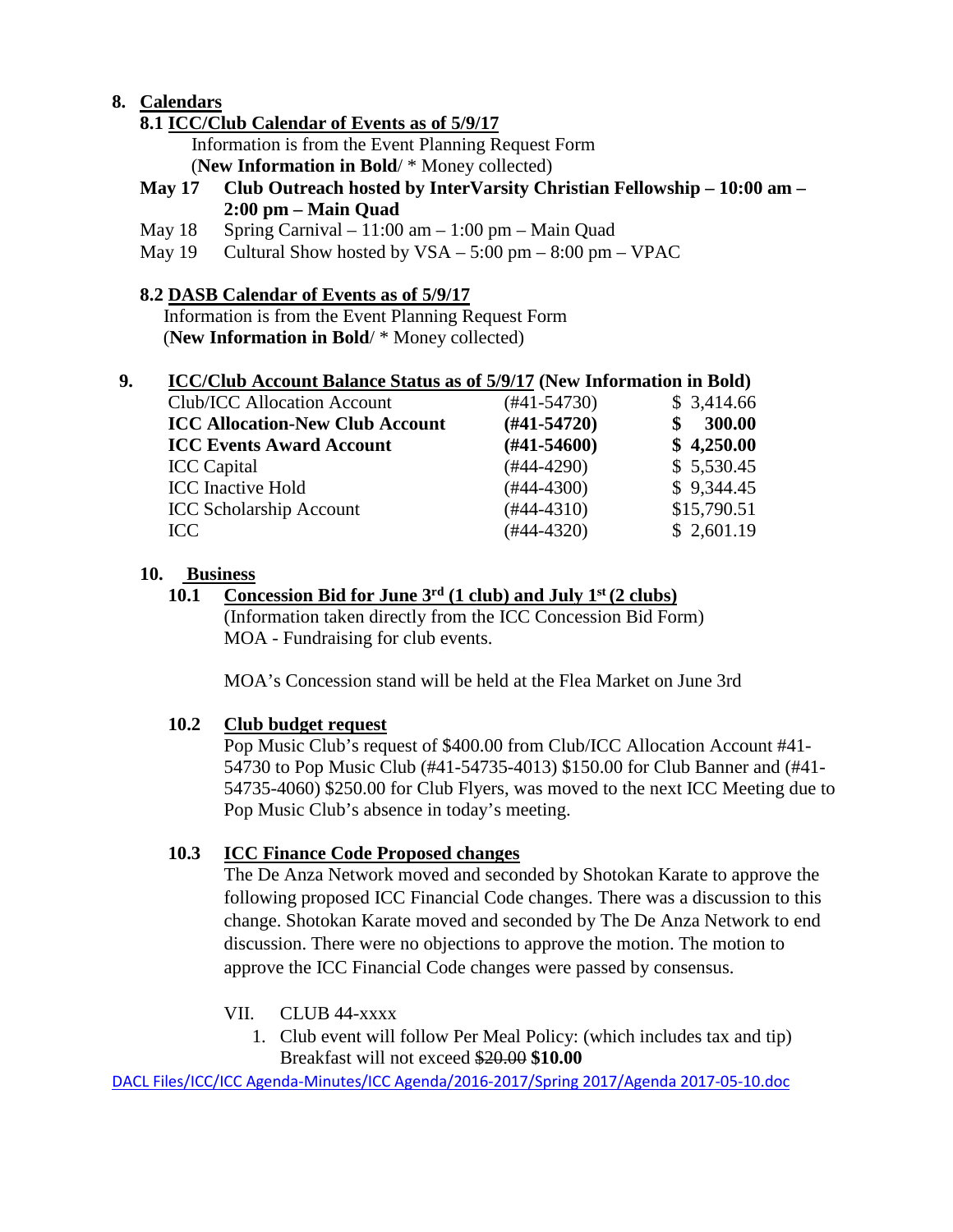Lunch/Brunch will not exceed \$35.00 **\$15.00**

Buffet or Dinner will not exceed \$60.00 **\$30.00**

The amount needs to include tax and tip per person. An itemized receipt needs to be attached to a requisition for reimbursement.

# **10.4 ICC Logo Suggestions**

ICC Officers conducted a discussion regarding a new design of the ICC logo. ICC invites your club members' design. If the design from your clubs gets selected, an award will given from ICC. Further discussion will be held in the upcoming ICC Meetings.

# **10.5 Club Room**

ICC Officers asked for Suggestions for items to put in club room a better place for clubs to be involved. Suggestions from ICC Representatives:

- Desks and/or folding tables and a couch
- Fridge
- Bigger lockers for Engineering projects or musical instruments
- Locks on door which keys can be checked out from the Office of College Life for club activities

# **10.6 Campus Center Furniture/Center Support Suggestions**

ICC Officers asked for Suggestions for Campus Center items to improve students' college life experiences. Suggestions from ICC Representatives:

- Additional water fountain downstairs
- Additional garbage cans spreaded out
- More tables
- Tables with partitions
- Cell Phone charging stations

### **11. Reports**

ICC Chairperson: Shu Ming Liu

- 1. As student reps, we attend a College Board Advisory meeting at the start of each month. There we provide suggestions for maintaining the Campus Center. We would love your input and ideas for improving the Campus Center.
- 2. Just a reminder that our last ICC agenda meeting is on Monday June  $5<sup>th</sup>$ . No ICC Agenda Meeting on Monday May 29. Memorial Day/Holiday/Campus Closed, we recommend submitting budget requests as early as possible.

ICC Chair of Finance: Kerry Harris

- 1. If your club needs funds for website support, advertising, supplies or printing submit a budget request!
- 2. a. \$25.00 will not be transfered from IDEA #44-4685 for club day fine due to mistake on ICC's part

 b. \$32.55 of unused budget request funds will be transferred back from Explorer's Nest #41-54354

3. Send in ideas on how to improve the club room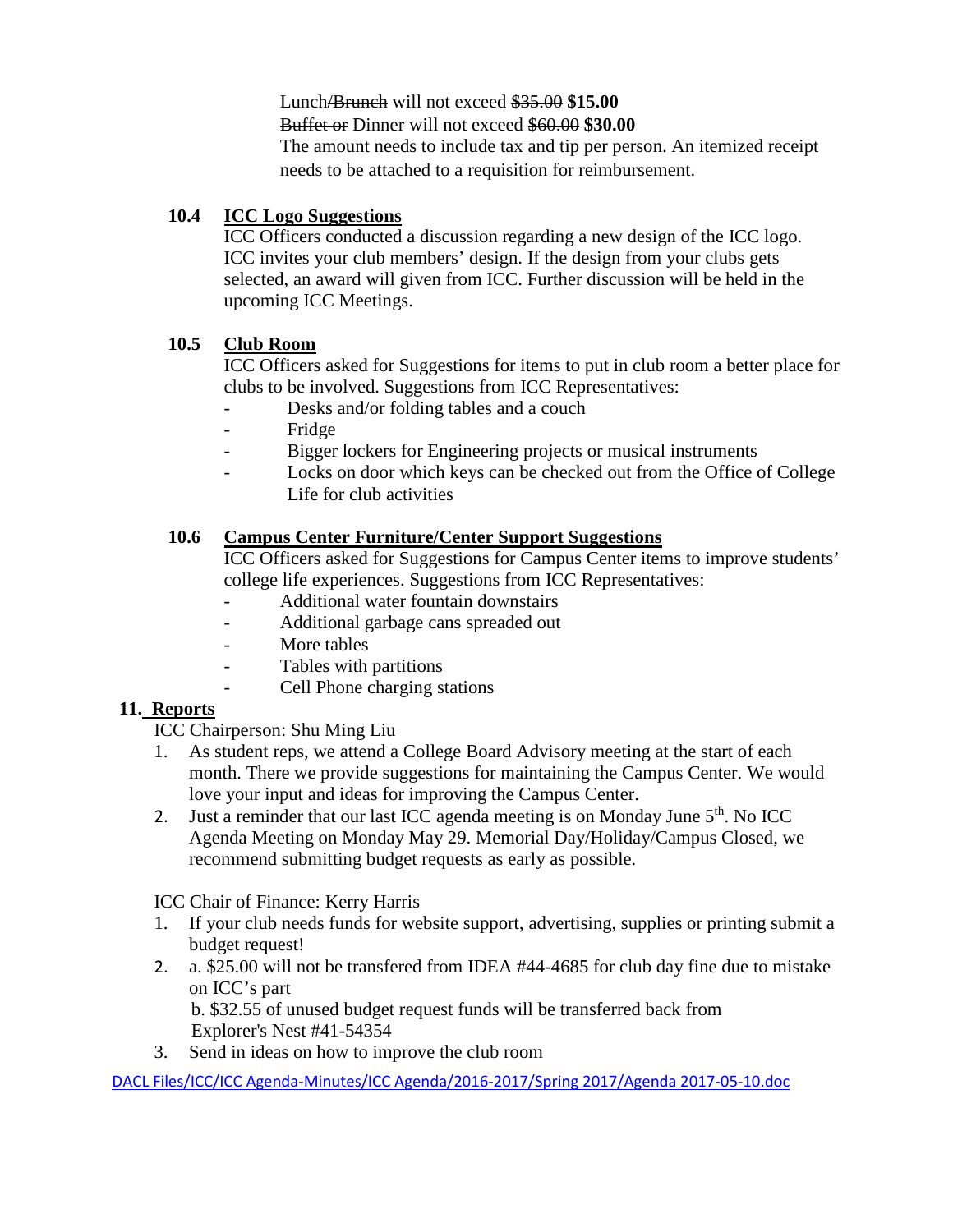4. We need help designing the new ICC Logo

ICC Chair of Programs: Roxane Leung

- 1. Clubs can still sign up as volunteers for Spring Carnival next Thursday May 18 (11:00  $am - 1:00pm$ !
- 2. If anyone has special request for music for the Spring Carnival, please email or tell me so iI can request it to our DJ :)
- 3. Clubs can submit their flea market concession bid for June

ICC Chair of Marketing: Mevani Gotama

- 1. Thank you clubs for all the participation until this week 5 of the quarter.
- 2. All of the photos are already up on facebook. Make sure to like all of them.
- 3. Follow our facebook @DEANZAICC

DASB Liaison: TBD

ICC Advisor: La Donna Yumori-Kaku

- 1. Club Elections need to be completed by Fri. May 19 (6th week of Spring Qt) for club officers who will be here in Fall 2017.
- 2. ICC Mandatory Financial Orientation Mtg Wed. May 24, 1:30 pm 2:30 pm in the Student Council Chambers. Please send the Club President or Vice President or Treasurer to this meeting. If a student is a one of these club officers for 2 different clubs then that student may represent two clubs. Failure to send one of these officers will put the club on Probation. There us No ICC mtg. Please do not send the ICC Rep unless they are also the Club President or Vice President or Treasurer.
- 3. ICC/Club Financial Roster are due no later than Wed. May 24. Please use Pen only. Please do not use a pencil – it's difficult to read.
- 4. Copy Machine in Office of College Life: In the Event of a Malfunction or Special Request, please DO NOT open the Copy Machine. Instead, ask the front desk for assistance.
- 5. Club Meetings for the Summer, 2017: Please turn in an Event Planning Request Form NOW for summer dates. Forms are processed in the order received.
- 6. Student Accounts will be closed on Friday, May 12. Please plan accordingly.
- 7. De Anza Graduation: Apply for graduation by Friday, June 1 in order for your name to appear in the ceremony program. Students completing their degree requirements in the summer may participate in the ceremony. Caps and gowns may be purchase in the De Anza Bookstore. Additional information is available at: [www.deanza.edu/graduation.](http://www.deanza.edu/graduation)

### **13. Roll Call**

|                                                   |                |               | <b>Probation</b> | <b>Probation</b> |
|---------------------------------------------------|----------------|---------------|------------------|------------------|
|                                                   | <b>Present</b> | <b>Absent</b> | <b>Present</b>   | <b>Absent</b>    |
| <b>4 Elements Hip Hop Club</b>                    |                |               |                  |                  |
| <b>Anime Club</b>                                 | χ              |               |                  |                  |
| <b>Artificial Intelligence for Robotics (AIR)</b> |                |               |                  |                  |
| <b>Auto Technology</b>                            |                |               |                  |                  |
| <b>Badminton Club</b>                             |                |               |                  |                  |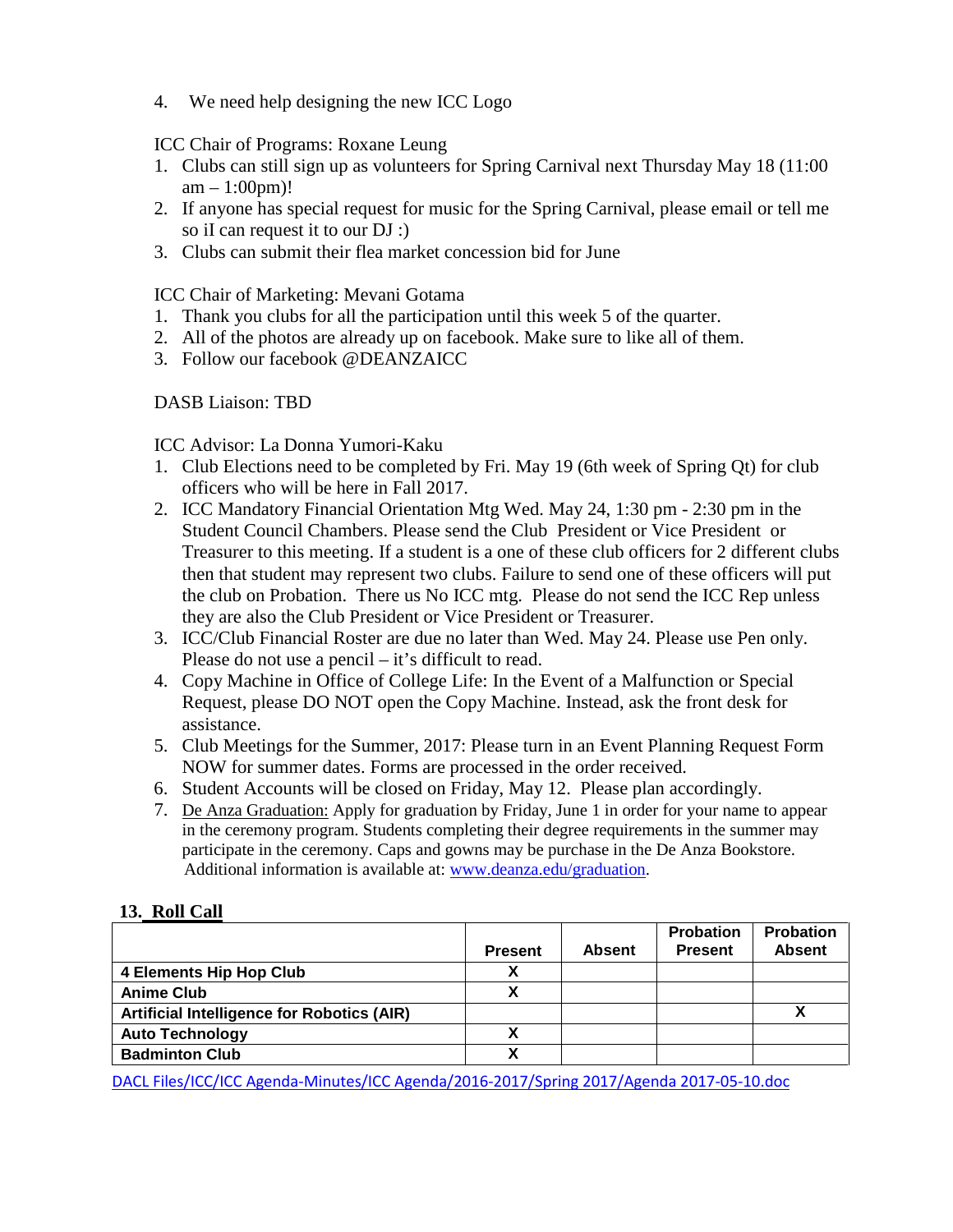|                                                   | <b>Present</b>            | <b>Absent</b> | <b>Probation</b><br><b>Present</b> | <b>Probation</b><br><b>Absent</b> |
|---------------------------------------------------|---------------------------|---------------|------------------------------------|-----------------------------------|
| <b>Biology Club</b>                               |                           |               |                                    | X                                 |
| <b>Cheer and Dance Team</b>                       | X                         |               |                                    |                                   |
| <b>Chemistry Club</b>                             | X                         |               |                                    |                                   |
| <b>Chinese Student &amp; Scholars Association</b> | X                         |               |                                    |                                   |
| (CSSA)                                            |                           |               |                                    |                                   |
| <b>Circle K</b>                                   | $\pmb{\mathsf{X}}$        |               |                                    |                                   |
| <b>Clean Energy Club</b>                          | $\overline{\mathbf{x}}$   |               |                                    |                                   |
| <b>Competitive Gamers Club</b>                    | $\pmb{\mathsf{X}}$        |               |                                    |                                   |
| <b>Cyber Security Club</b>                        | $\overline{\mathbf{X}}$   |               |                                    |                                   |
| <b>DECA</b>                                       | X                         |               |                                    |                                   |
| Deep Mind X                                       |                           |               |                                    | X                                 |
| <b>Desi Student Association (DSA)</b>             | $\boldsymbol{\mathsf{X}}$ |               |                                    |                                   |
| <b>Developers' Guild</b>                          | X                         |               |                                    |                                   |
| <b>Engineering Technology Club (ETC)</b>          | X                         |               |                                    |                                   |
| eSports                                           | $\boldsymbol{\mathsf{X}}$ |               |                                    |                                   |
| Ethical International Career Planning             |                           | X             |                                    |                                   |
| <b>Explorers' Nest</b>                            | X                         |               |                                    |                                   |
| <b>Fellowship of Overseas Students (FOS)</b>      | X                         |               |                                    |                                   |
| <b>Filmmakers Union</b>                           | $\overline{\mathbf{x}}$   |               |                                    |                                   |
| G.R.A.N.D                                         |                           | X             |                                    |                                   |
| <b>Go Club</b>                                    |                           | X             |                                    |                                   |
| <b>Grace Fellowship</b>                           |                           |               | X                                  |                                   |
| <b>Hong Kong Student Association (HKSA)</b>       | X                         |               |                                    |                                   |
| <b>IDEA</b>                                       | X                         |               |                                    |                                   |
| <b>International Student Volunteers (ISV)</b>     | X                         |               |                                    |                                   |
| InterVarsity Christian Fellowship at De Anza      | X                         |               |                                    |                                   |
| <b>Iranian Student Association (ISA)</b>          | X                         |               |                                    |                                   |
| <b>Japanese and American Association (JAA)</b>    | X                         |               |                                    |                                   |
| <b>K-Pop Dance Club</b>                           | $\boldsymbol{\mathsf{X}}$ |               |                                    |                                   |
| <b>Koala Tree</b>                                 | $\pmb{\mathsf{X}}$        |               |                                    |                                   |
| <b>Korean Student Association (KSA)</b>           |                           | X             |                                    |                                   |
| M.E.Ch.A                                          | $\pmb{\mathsf{X}}$        |               |                                    |                                   |
| <b>Marketing Club</b>                             | X                         |               |                                    |                                   |
| <b>Medical Outreach Association (MOA)</b>         | $\overline{\mathbf{X}}$   |               |                                    |                                   |
| <b>Muslim Student Association (MSA)</b>           | $\boldsymbol{\mathsf{X}}$ |               |                                    |                                   |
| <b>NAMI-DA</b>                                    |                           |               | $\overline{\mathbf{x}}$            |                                   |
| <b>Outdoor Club</b>                               | $\boldsymbol{\mathsf{X}}$ |               |                                    |                                   |
| Permias Indonesian Student Organization<br>(PISO) | X                         |               |                                    |                                   |
| <b>Physics Club</b>                               |                           |               |                                    | X                                 |
| <b>De Anza's Political Revolution</b>             | X                         |               |                                    |                                   |
| <b>Pop Music Club</b>                             |                           | X             |                                    |                                   |
| <b>Psychology</b>                                 | X                         |               |                                    |                                   |
| <b>PUSO</b>                                       | X                         |               |                                    |                                   |
| <b>Saltworks Christian Fellowship</b>             |                           |               | X                                  |                                   |
|                                                   |                           |               |                                    |                                   |